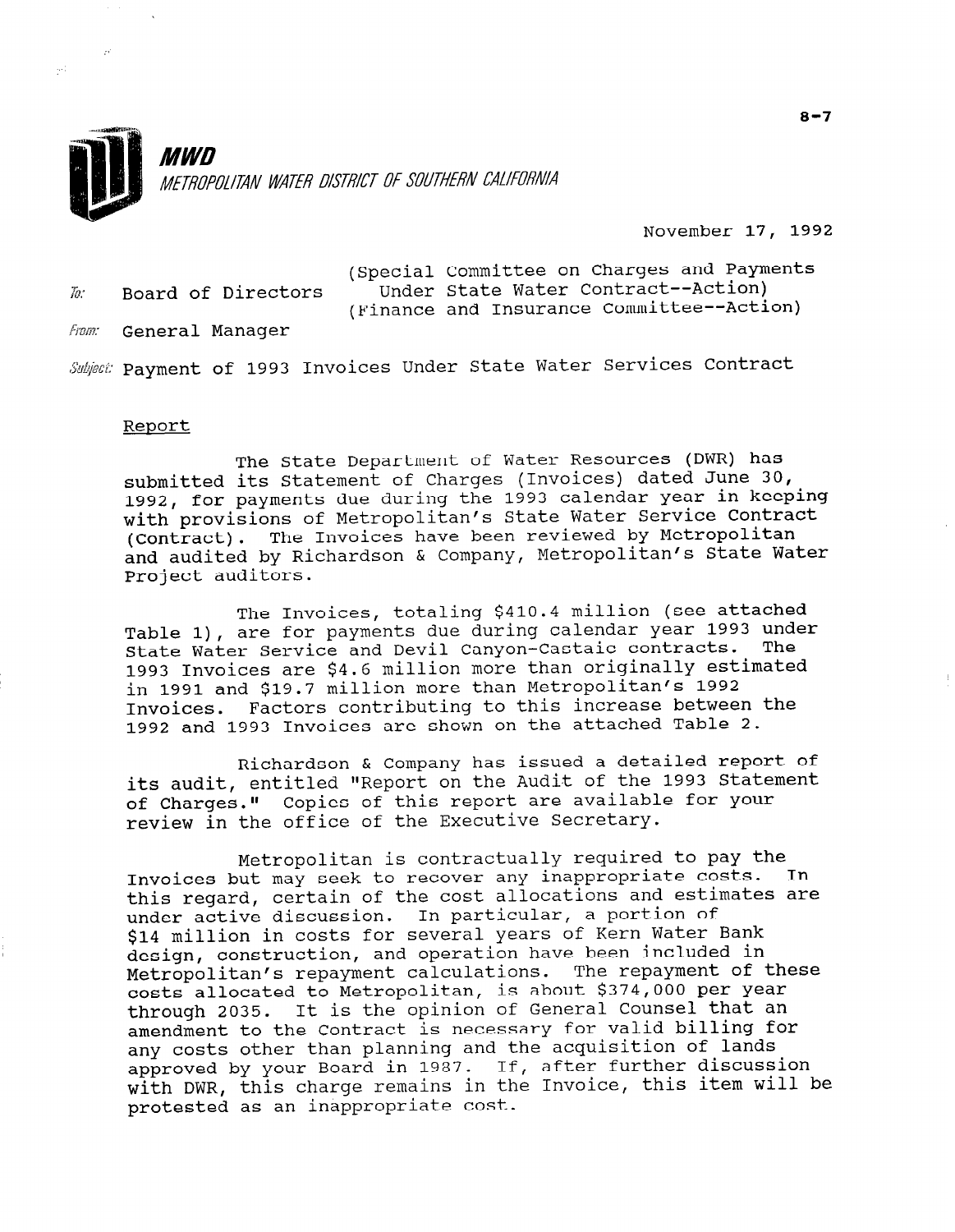The contractors have disputed certain procedures and assumptions utilized by DWR in calculating past Invoices. DWR has promised that it will issue an extension of time letter, as it has in prior years, which will preserve all the contractors' opportunity to contest the calculations and the charges included in this billing should there be a future dispute over DWR's cost allocation methodology.

Except as previously described, it is the General Manager's opinion that the amounts set forth in the Invoices are fair. Adequate remedies exist for adjustment of the previously described matters, as well as of accounting errors and necessary adjustments of cost allocations. Sufficient funds are available in the 1992-93 budget to cover that portion of the Invoices payable during the 1992-93 fiscal year.

# Board Committee Assignments

This letter is referred to:

The Special Committee on Charges and Payments Under State Water Contract for action because of its jurisdiction to study and advise on costs and accounting procedures relating to Metropolitan's State water service contract, pursuant to Administrative Code Section 2511; and

The Finance and Insurance Committee for action because of its jurisdiction to study and advise in matters concerning the disposition of funds, pursuant to Administrative Code Section 2441(c).

### Recommendation

THE SPECIAL COMMITTEE ON CHARGES AND PAYMENTS UNDER STATE WATER CONTRACT AND THE FINANCE AND INSURANCE COMMITTEE FOR ACTION.

That the General Manager be authorized to formally protest disputed costs, as appropriate, and to appropriate disputed disputed contract industry protest disputed costs, as appropriate, and to approve and make all payments that he determines to be due and payable under the<br>terms of the State Water Service and Devil Canyon-Castaic contracts for the 1993 calendar year.

Carl levine

CRA:kmk

Attachments (2)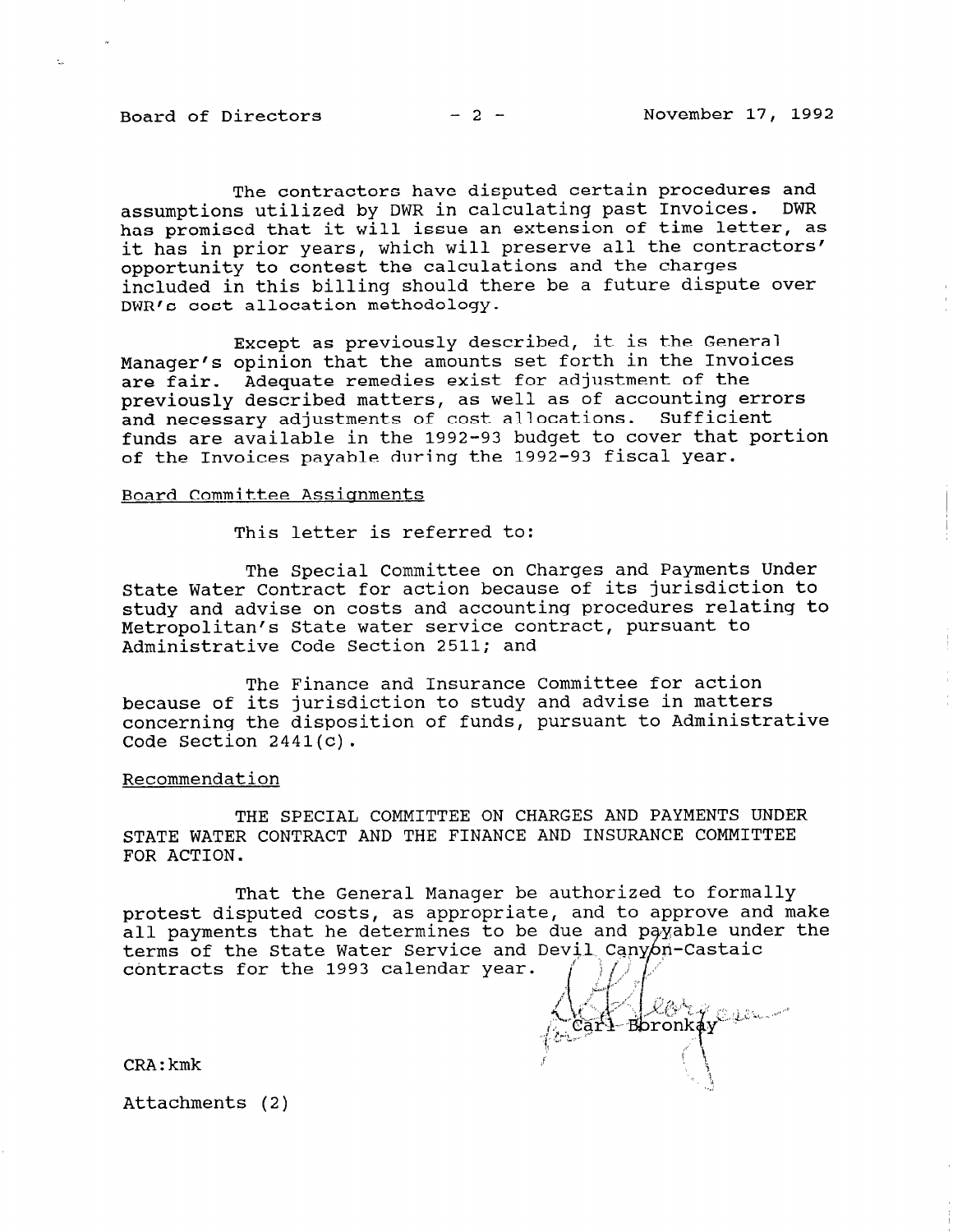## TABLE 1

 $\mathbb{D}^{\mathbb{Z}}$ 

STATE WATER SERVICE AND DEVIL CANYON-CASTAIC CONTRACTS SUMMARY OF INVOICES FOR PAYMENTS DUE DURING CALENDAR YEAR 1993

| Delta Water Charge* (Invoice 93-014-T)                                                                                |                            |
|-----------------------------------------------------------------------------------------------------------------------|----------------------------|
| Capital Component<br>Minimum OMP&R Component                                                                          | \$24,383,168<br>16,950,411 |
| Transportation Charges (Invoice 93-014-T)                                                                             |                            |
| Water System Revenue Bond Surcharge<br>Capital Component                                                              | 14,476,079<br>59,526,423   |
| Minimum OMP&R Component                                                                                               | 57,969,624                 |
| Variable OMP&R Component **<br>West Branch - $1,032,900$ AF<br>East Branch - $978,600$ AF<br>Arvin-Edison -<br>$0$ AF | 48,882,369<br>64, 372, 112 |
| Adjustment for pre-1993 charges                                                                                       | 0.<br>(17, 125, 770)       |
| Off-Aqueduct Power Facilities Charges<br>$( Invoice 93 - 013 - 0)$                                                    | 105,108,588                |
| East Branch Enlargement Charges<br>$( Invoice 93-004-E)$                                                              |                            |
| Capital Cost Component<br>Minimum OMP&R Component                                                                     | 26, 197, 753<br>(68, 950)  |
| Devil Canyon-Castaic Contract Charges<br>$(Invoice 93-002-DCC)$                                                       |                            |
| Debt Service<br>Operation & Maintenance                                                                               | 5,190,778<br>4,522,185     |
| Total                                                                                                                 | <u>\$410,384,770</u>       |

- \* Based on Metropolitan's 1993 Table A entitlement of 2,011,500 acre-feet of water.
- $\ddot{x}$  Subject to change depending on a turn on a control water depending on a control water depending on a control water  $\ddot{x}$ deliveries. Amounts shown represent the matter deliveries. Amounts shown represent the maximum amount given delivery of full 1993 Table A entitlement. Reduced deliveries will result in lower charges.

l.